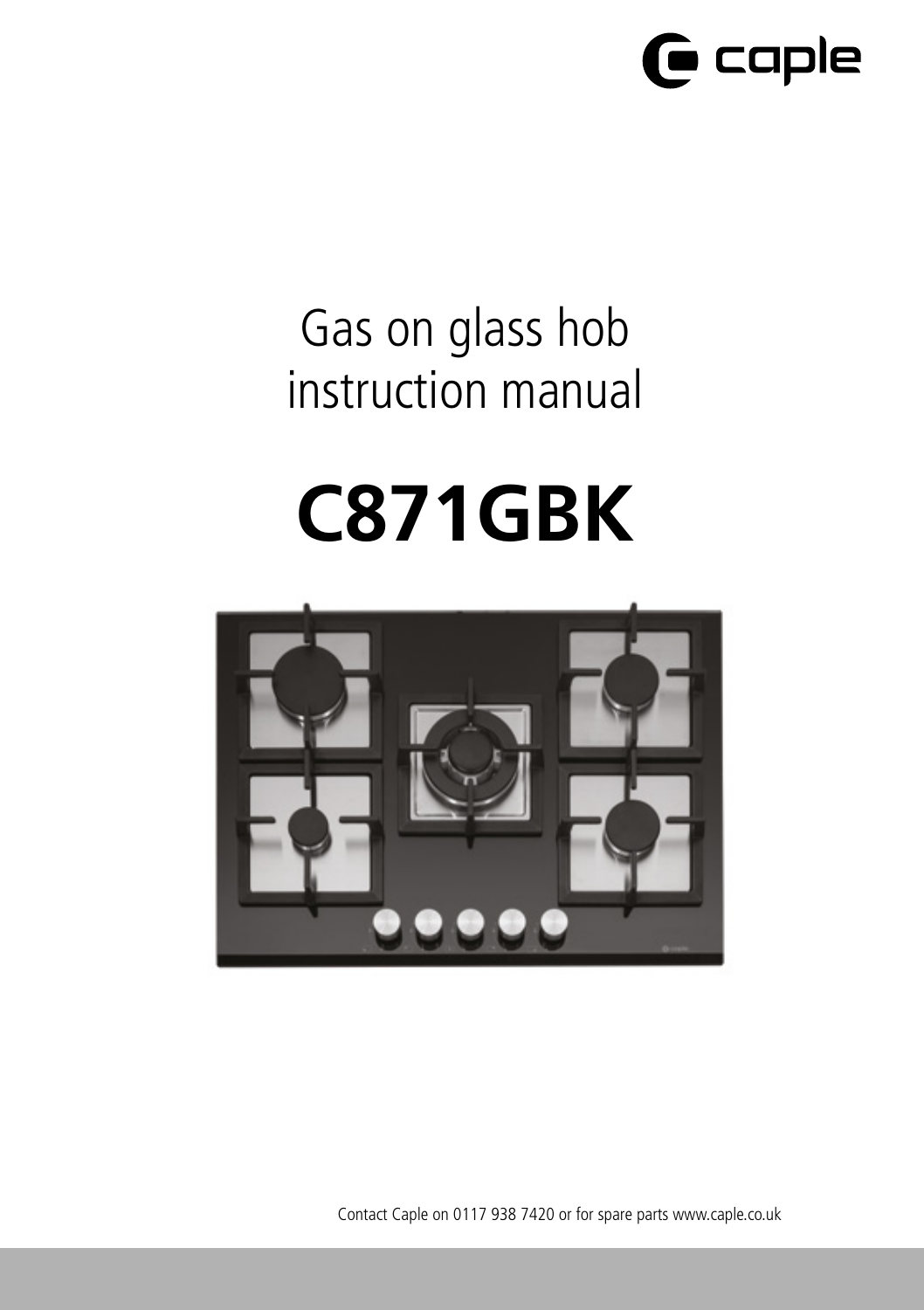## $\mathbf \Theta$  caple

## **CONTENTS**

| Warnings                    | 3  |
|-----------------------------|----|
| Installation warnings       | 4  |
| Parts of the appliance      | 8  |
| How to use your appliance   | 9  |
| Care and maintenance        | 10 |
| Practical advice            | 11 |
| Troubleshooting             | 13 |
| Installation instructions   | 15 |
| Gas connection              | 16 |
| Replacement burner injector | 20 |
| Valve adjustment            | 21 |
| Flame selection             | 22 |
| Caple contact details       | 24 |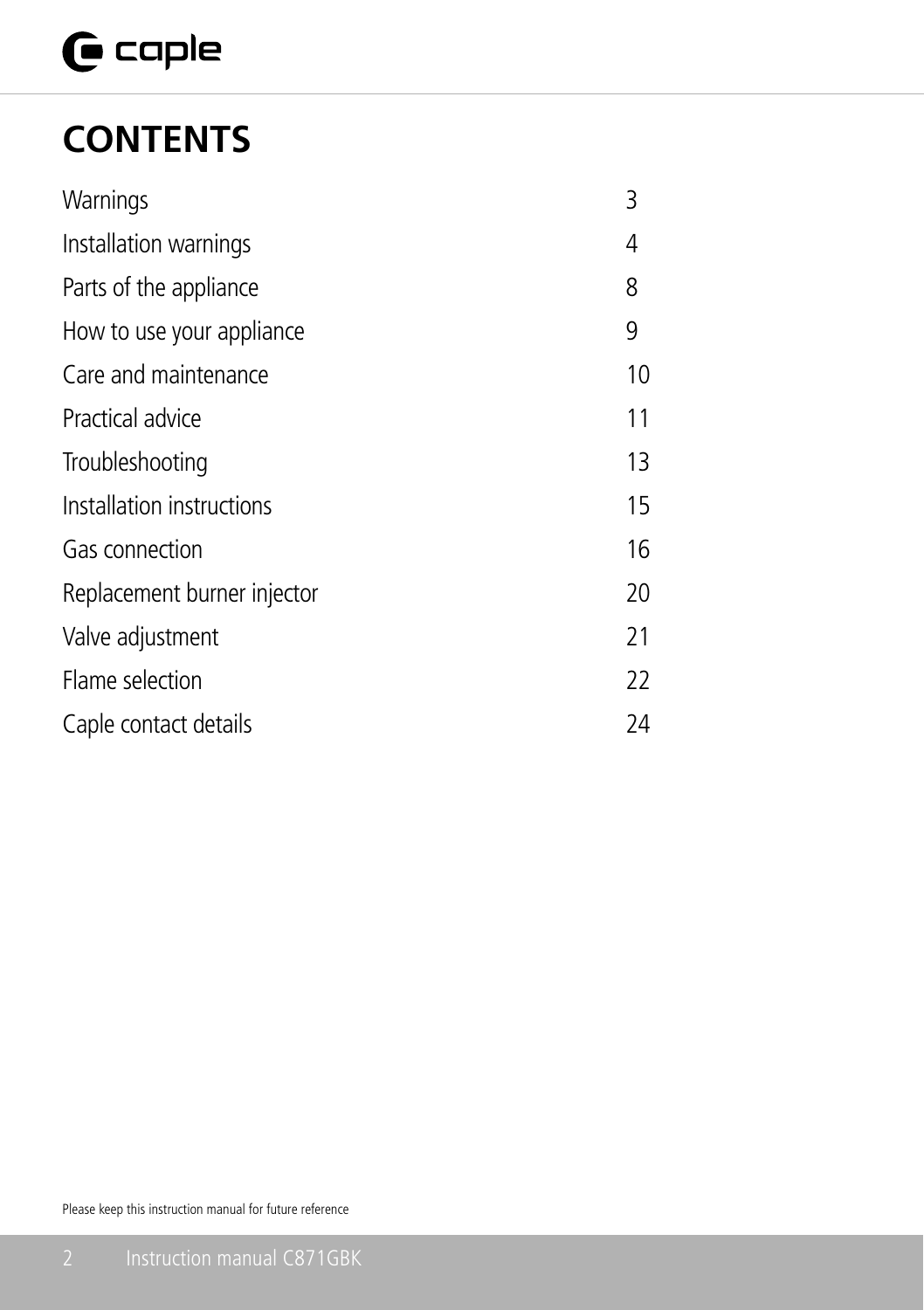## **WARNING:**

- You MUST read these warnings carefully before installing or using the hob.
- If the supply cord is damaged, it must be replaced by the manufacturer, its service agent or similarly qualified persons in order to avoid a hazard.
- This product is not designed for commercial use, it is a household appliance only. It is not intended to be used in:
	- Staff kitchen areas in shops, offices and other working environments.
	- Bed and breakfast type environments.
	- By clients in hotels, motels and other residential type environments.
- This appliance can be used by children aged from 8 years and above and persons with reduced physical, sensory or mental capabilities or lack of experience and knowledge if they have been given supervision or instruction concerning use of the appliance in a safe way and understand the hazards involved.
- Children shall not play with the appliance. Cleaning and user maintenance shall not be made by children without supervision.
- This appliance is not intended for use by persons (including children) with reduced physical, sensory or mental capabilities, or lack of experience and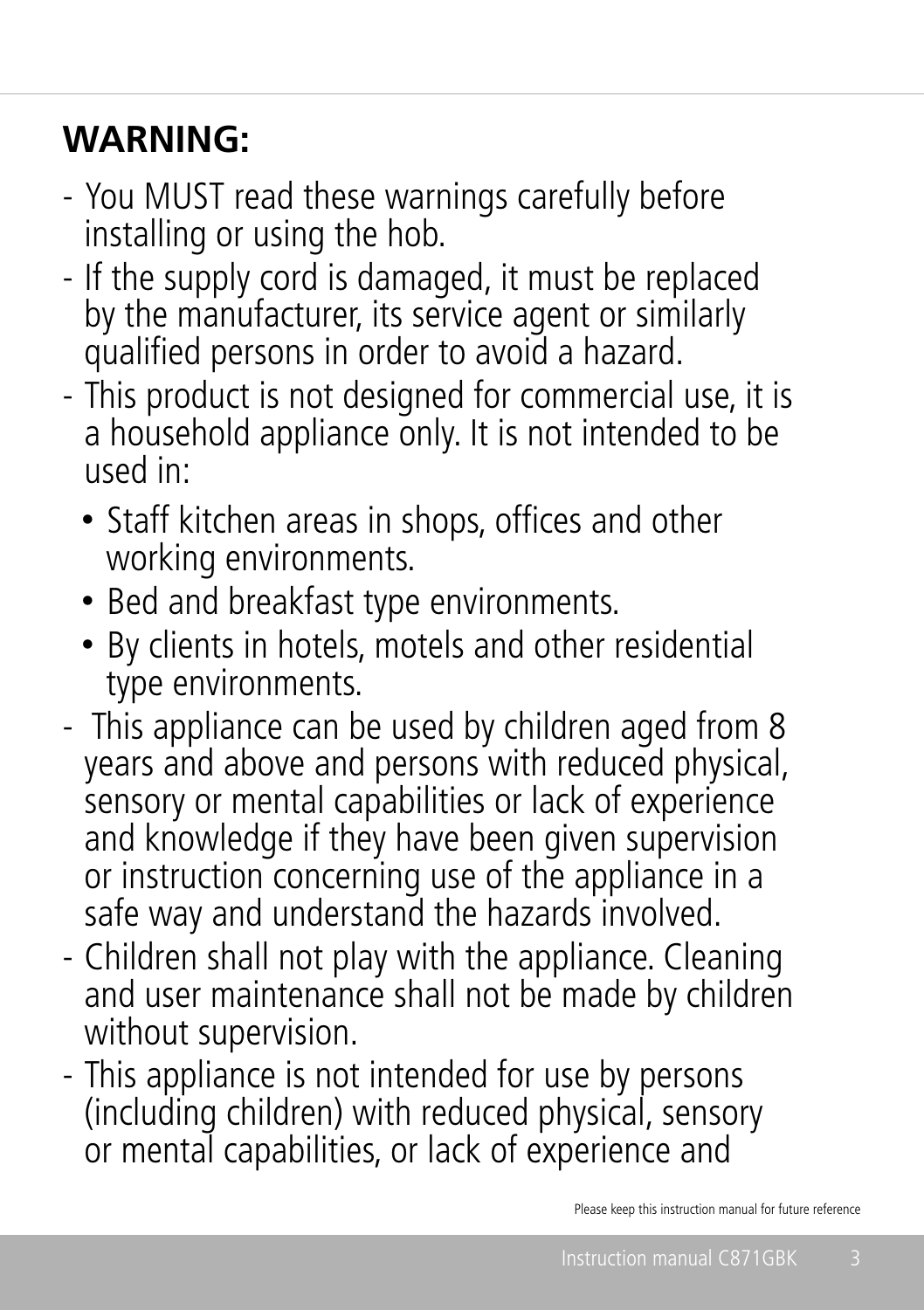## **G** caple

knowledge, unless they have been given supervision or instruction concerning use of the appliance by a person responsible for their safety.

- This appliance is for indoor use only.
- To protect against the risk of electrical shock, do not immerse the unit, cord or plug in water or other liquid.
- Please unplug before cleaning the appliance.

## **INSTALLATION WARNINGS**

- Prior to installation, ensure that the local distribution conditions (nature of the gas and gas pressure) and the adjustment of the appliance are compatible.
- It should be installed and connected in accordance with current installation regulations. Particular attention shall be given to the relevant requirements regarding ventilation.
- This appliance must be installed and serviced by a competent person.
- This appliance shall be installed in accordance with the regulations in force and only used in a well ventilated space.
- Remove all packaging before using the hob.
- Ensure that the gas and electrical supply complies with the type stated on the rating label
- Do not attempt to modify the hob in any way.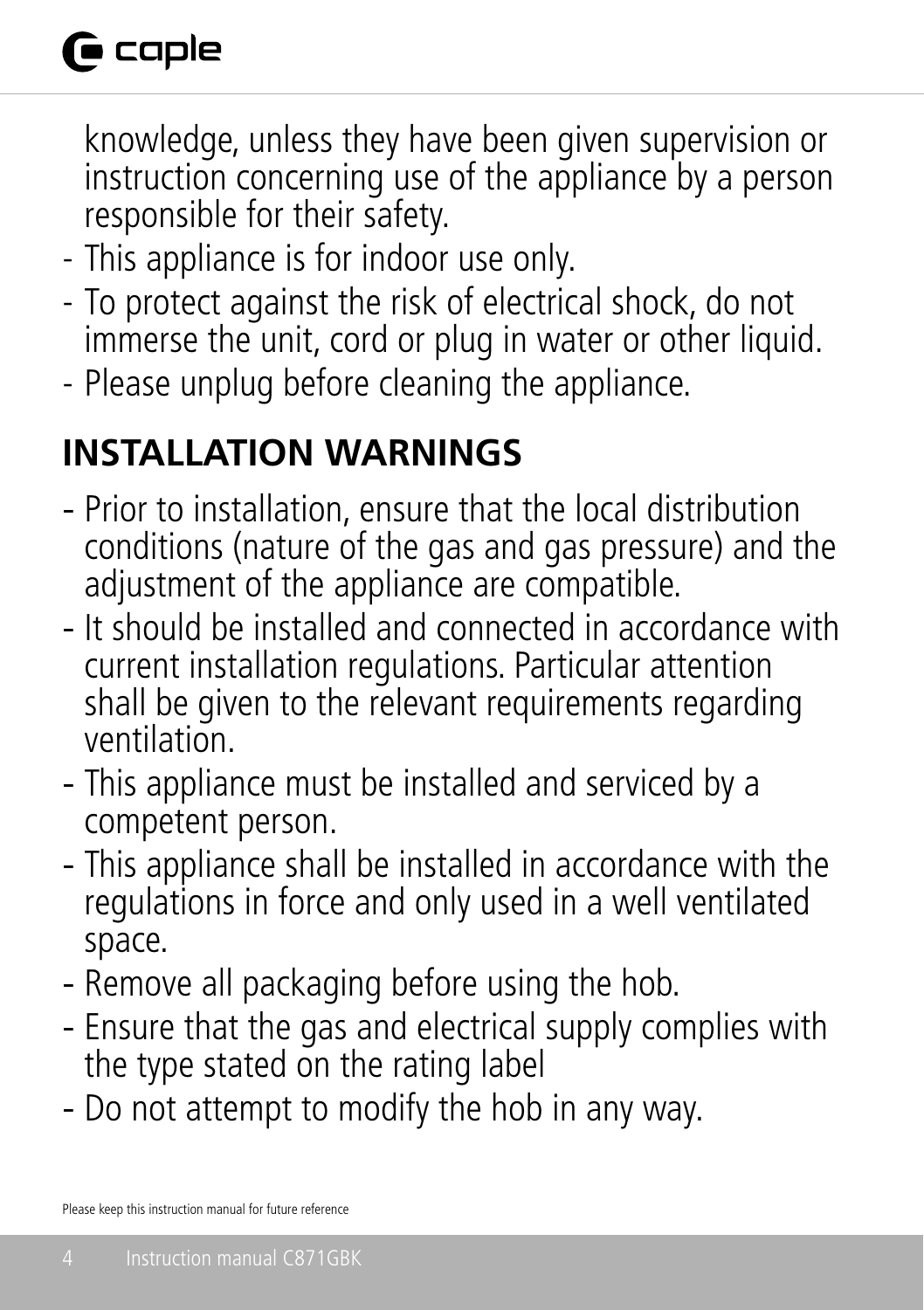## **IMPORTANT SAFETY INSTRUCTIONS**

- Never leave the appliance unattended when in use as pans may boil over which may result in smoking or grease spills that may ignite.
- Never use your appliance as a work or storage surface.
- Never use your appliance for warming or heating the room.
- After use, always turn off the cooking zones
- Do not allow children to play, sit, stand, or climb on the appliance.
- Do not leave children alone or unattended in the kitchen when the hob is in use.
- Do not cook on a broken or cracked hob. If the hob surface should break or crack, switch the appliance off immediately at the main power supply (wall switch) and contact a qualified technician.
- Do not use a steam cleaner to clean the hob.
- Do not place or drop heavy objects on your hob.
- Do not stand on your hob.
- Do not use scourers or any other harsh abrasive cleaning agents to clean your hob, as these can scratch glass.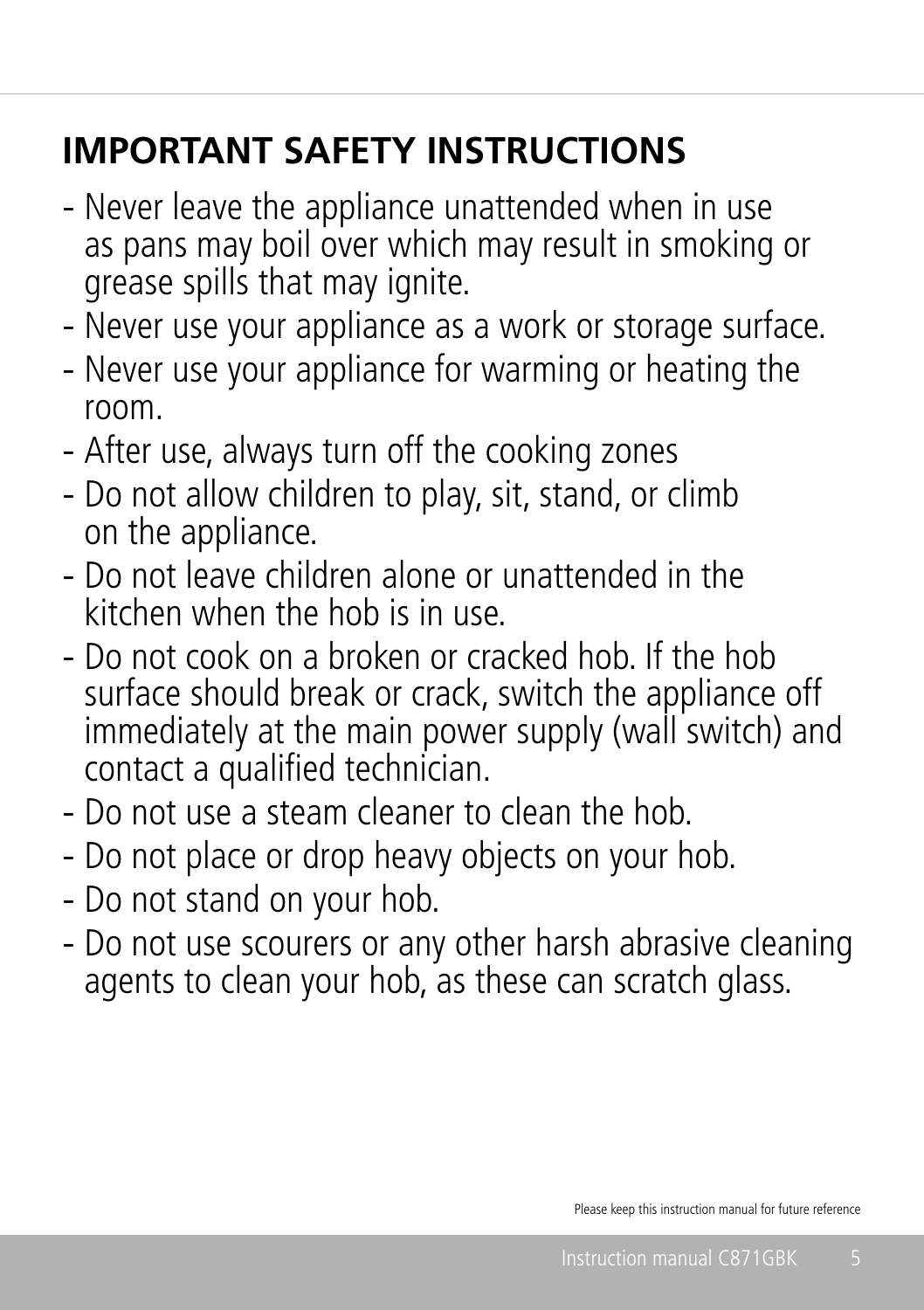## **HOT SURFACE HAZARD**

- During use, accessible parts of this appliance will become hot enough to cause burns.
- Handles of saucepans may be hot to touch. Check saucepan handles do not overhang other cooking zones that are on. Keep handles out of reach of children.
- Failure to follow this advice could result in burns and scalds.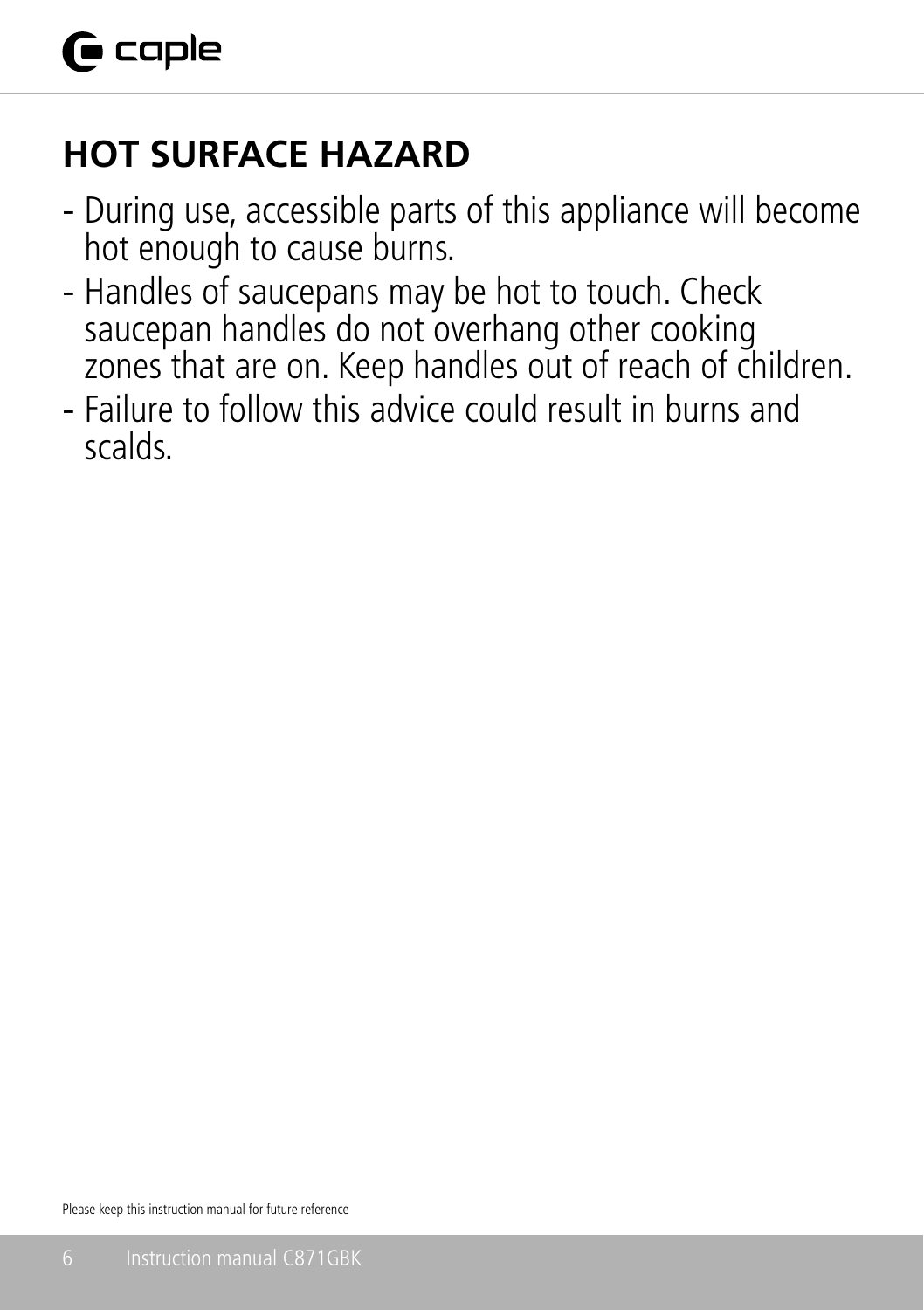## ENVIRONMENTAL PROTECTION



Waste electrical products should not be disposed of with household waste. Please recycle where facilities exist. Check with your Local Authority or retailer for recycling advice. This appliance is marked according to the European directive on Waste Electrical and Electronic Equipment (WEEE).

By ensuring this product is disposed of correctly, you will help prevent potential negative consequences for the environment and human health, which could otherwise be caused by inappropriate waste handling of this product. The symbol on the product indicates that this product may not be treated as household waste. Instead it shall be handed over to the applicable collection point for the recycling of electrical and electronic equipment. Disposal must be carried out in accordance with local environmental regulations for waste disposal.

For more detailed information about treatment, recovery and recycling of this product, please contact your local council, your household waste disposal service or the retailer where you purchased the product.

## CE DECLARATIONS OF CONFORMITY  $\mathsf{\mathsf{C}} \mathsf{\mathsf{C}}$

This appliance has been manufactured to the strictest standards and complies with all applicable legislation, Low Voltage Directive (LVD) and Electromagnetic Compatibility (EMC).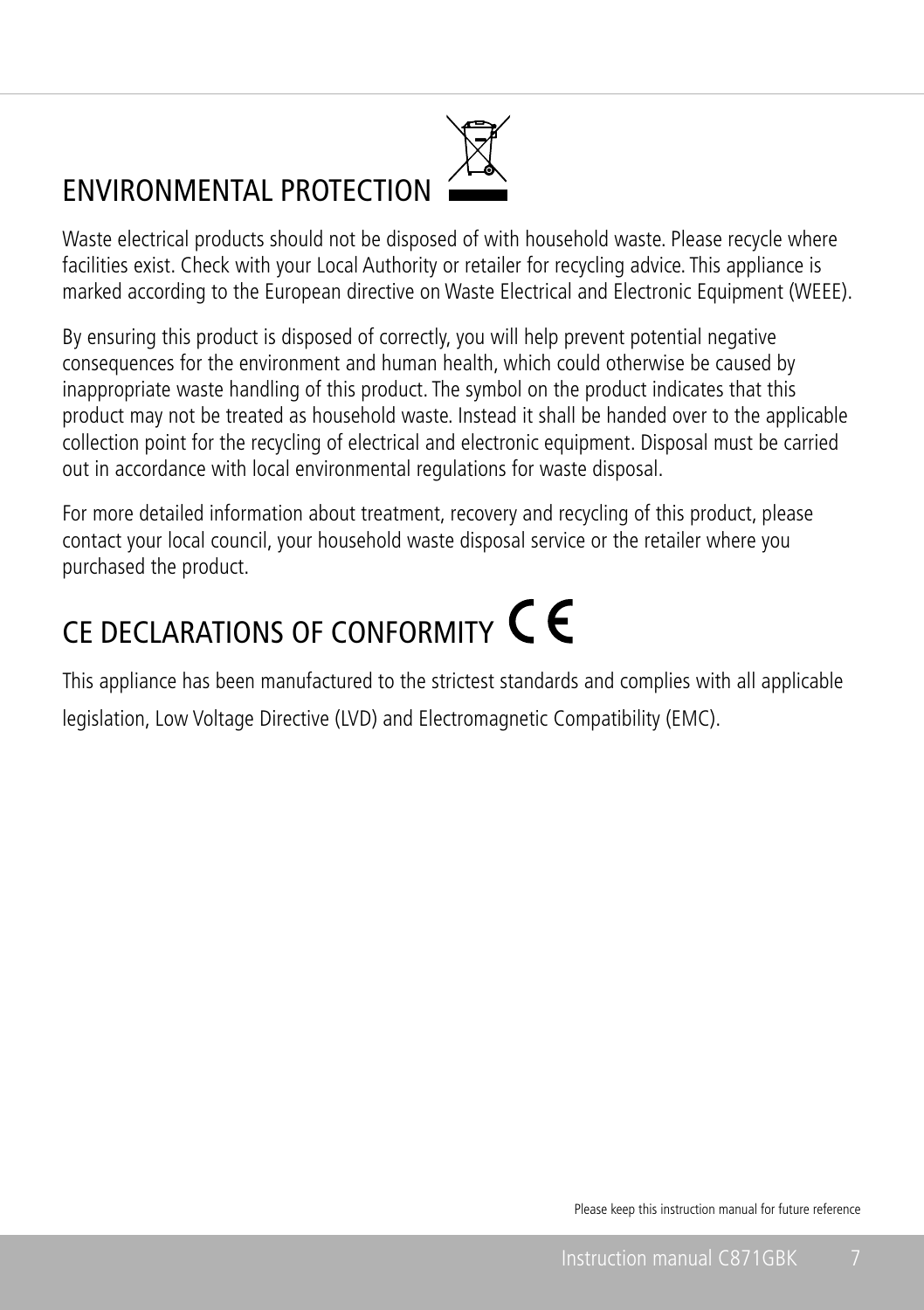## **PARTS OF THE APPLIANCE**





- 1. Auxiliary Gas Burners
- 2. Semi-rapid burner
- 3. Rapid burner
- 4. Triple ring burner
- 5. Ignitor for Gas Burners
	- 6. Flame safety Device Activates if the flame accidentally goes out (spills, drafts, etc.), interrupting the delivery of gas to the burner.
	- 7. Control Knobs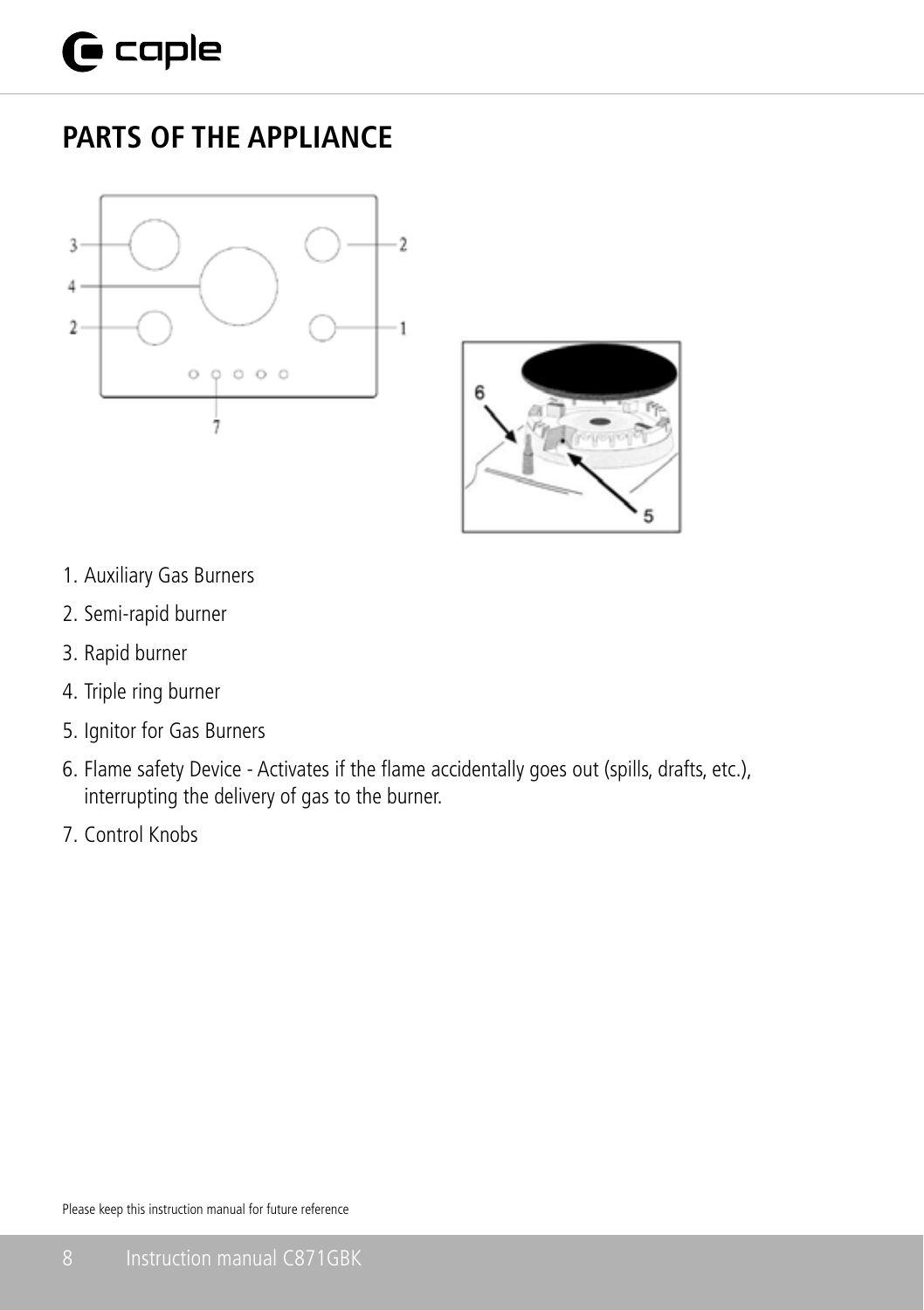## **HOW TO USE YOUR APPLIANCE**

The position of the corresponding gas burner is indicated on each control knob.

#### GAS BURNERS

The burners differ in size and power. Choose the most appropriate one for the diameter of the cookware being used.

The burner can be regulated with the corresponding control knob by using one of the following settings





Low LOW

This hob is equipped with an ignition switch incorporated into the control knob. To light a burner, simply press the corresponding knob all the way in and, then, turn it in the counter-clockwise direction to the High setting, keeping it pressed in until the burner lights. As a safety device is fitted, the knob must be pressed in for about 6 seconds, until the device that keeps the flame lit, warms up.

#### CAUTION

To turn off a burner, turn the knob in the clockwise direction until it stops (it should be on the • off setting).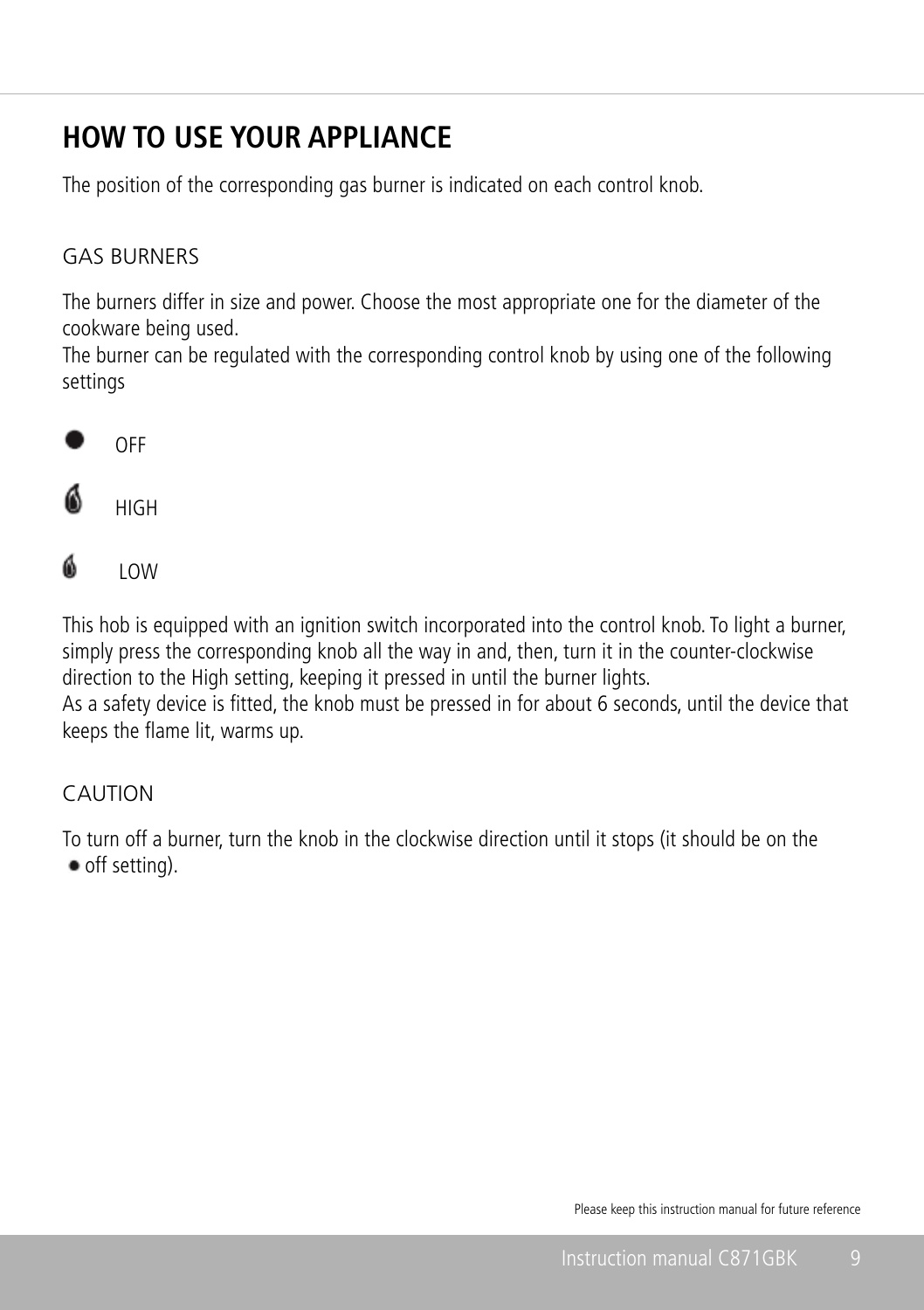## **CARE AND MAINTENANCE**

Before cleaning or performing maintenance on your appliance, disconnect it from the electrical power supply.

- To extend the life of the hob, it is absolutely indispensable that it be cleaned carefully and thoroughly on a frequent basis, keeping in mind the following:
- The enameled parts and the glass top must be washed with warm water without using abrasive powders or corrosive substances which could ruin them;
- The removable parts of the burners should be washed frequently with warm water and soap, making sure to remove caked-on substances;
- The end of the electronic ignition device must be cleaned carefully and frequently, making sure that the gas holes are not clogged;
- Stainless steel can be stained if it remains in contact with highly calcareous water or aggressive detergents (containing phosphorous) for an extended period of time, it is recommended that these parts be rinsed thoroughly with water and then dried well, It is also a good idea to clean up any spills;

#### **GREASING THE GAS VALVES:**

Over time, the gas valves may stick or become difficult to turn. If this is the case, they must be cleaned on the inside and the re-greased.

#### **NOTE:**

This procedure must be performed by a Caple approved engineer or similar qualified persons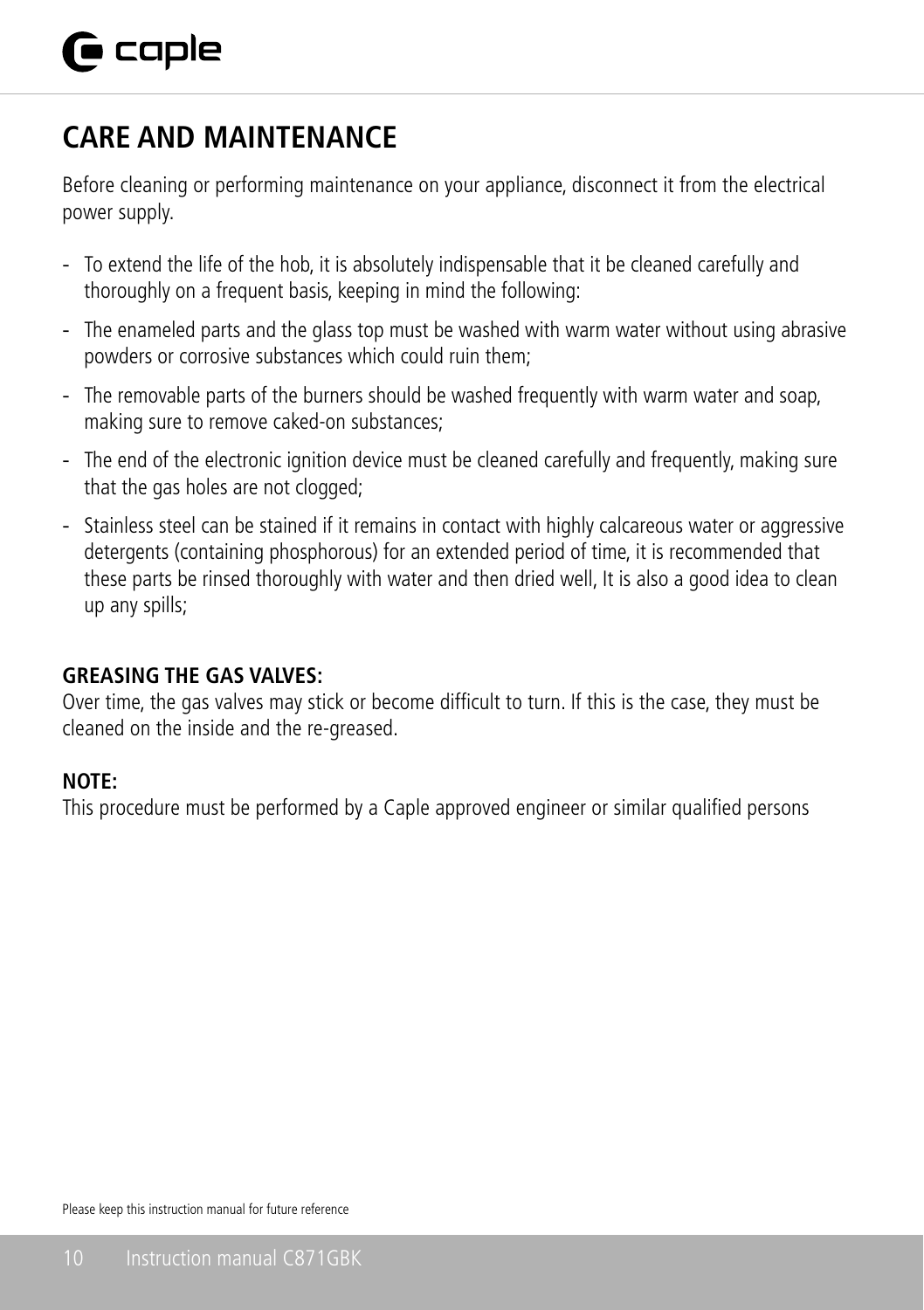### **PRACTICAL ADVICE**

Practical advice on using the burners, for best performance, follow these general guidelines:

- Use the appropriate cookware for each burner (see table) in order to prevent the flame from reaching the sides of the pot or pan;
- Always use cookware with a flat bottom and keep the lid on;
- When the contents come to a boil, turn the knob to 'LOW'

| <b>BURNER</b> | Ø COOKWARE DIAMETER (CM) |
|---------------|--------------------------|
| Semi Rapid    | 16 - 20                  |
| Auxiliary     | 10-14                    |
| Triple Ring   | 24 - 26                  |
| Rapid         | - 24 - 26                |

To identify the type of burner, refer to the diagram in the section entitled, 'Parts of the appliance'.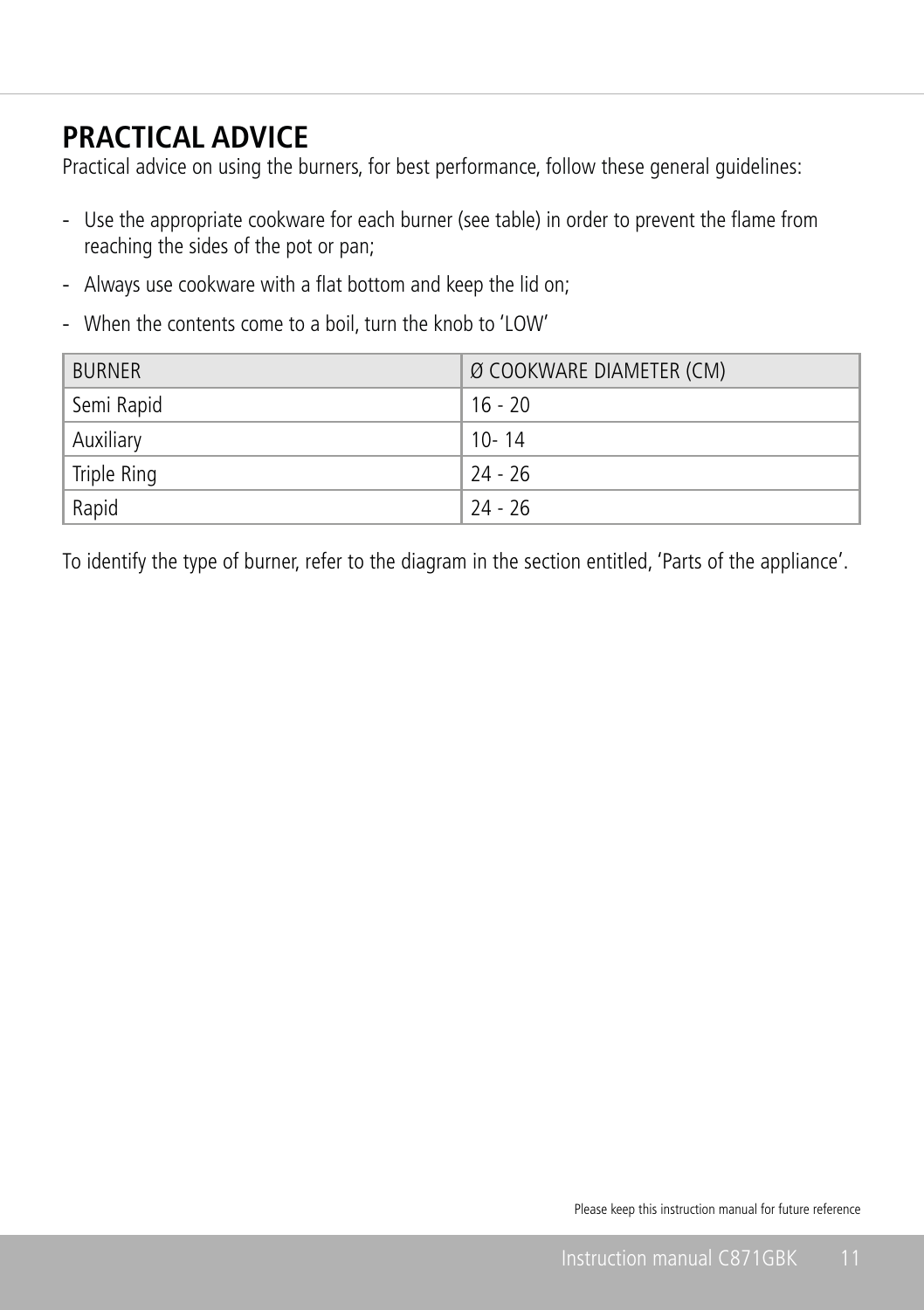## $\bigcap$  caple

### **TROUBLESHOOTING**

It may occur that the hob does not function or does not function properly. Before calling Caple service for assistance, lets see what can be done.

First of all, check to see that there are no interruptions in the gas and electrical supplies, and, in particular, that the gas valves for the mains are open.

#### **The burner does not light or the flame is not complete around the burner Check if;**

- The gas jets on the burner are not clogged:
- All of the movable parts that make up the burner are mounted correctly;
- There are no draughts around the cooking surface.

#### **The flame does not stay lit; Check if;**

- You press the knob all the way in.
- You keep the knob pressed in long enough to activate the safety device.
- The gas jets are not clogged in the area corresponding to the safety device.

#### **The burner does not remain on when set to 'LOW' Check if;**

- The gas jets are not clogged.
- There are no draughts around the cooking surface.
- The valve has been adjusted correctly (see 'Valve adjustment').

#### **The cookware is not stable**

#### **Check if;**

- The bottom of the cookware is perfectly flat.
- The cookware is centered correctly on the burner.
- The support grids have not been inverted

If, despite all of these checks, the hob does not function properly and problems persist, call our Caple Service department for help

- T 0117 938 7420
- E service@caple.co.uk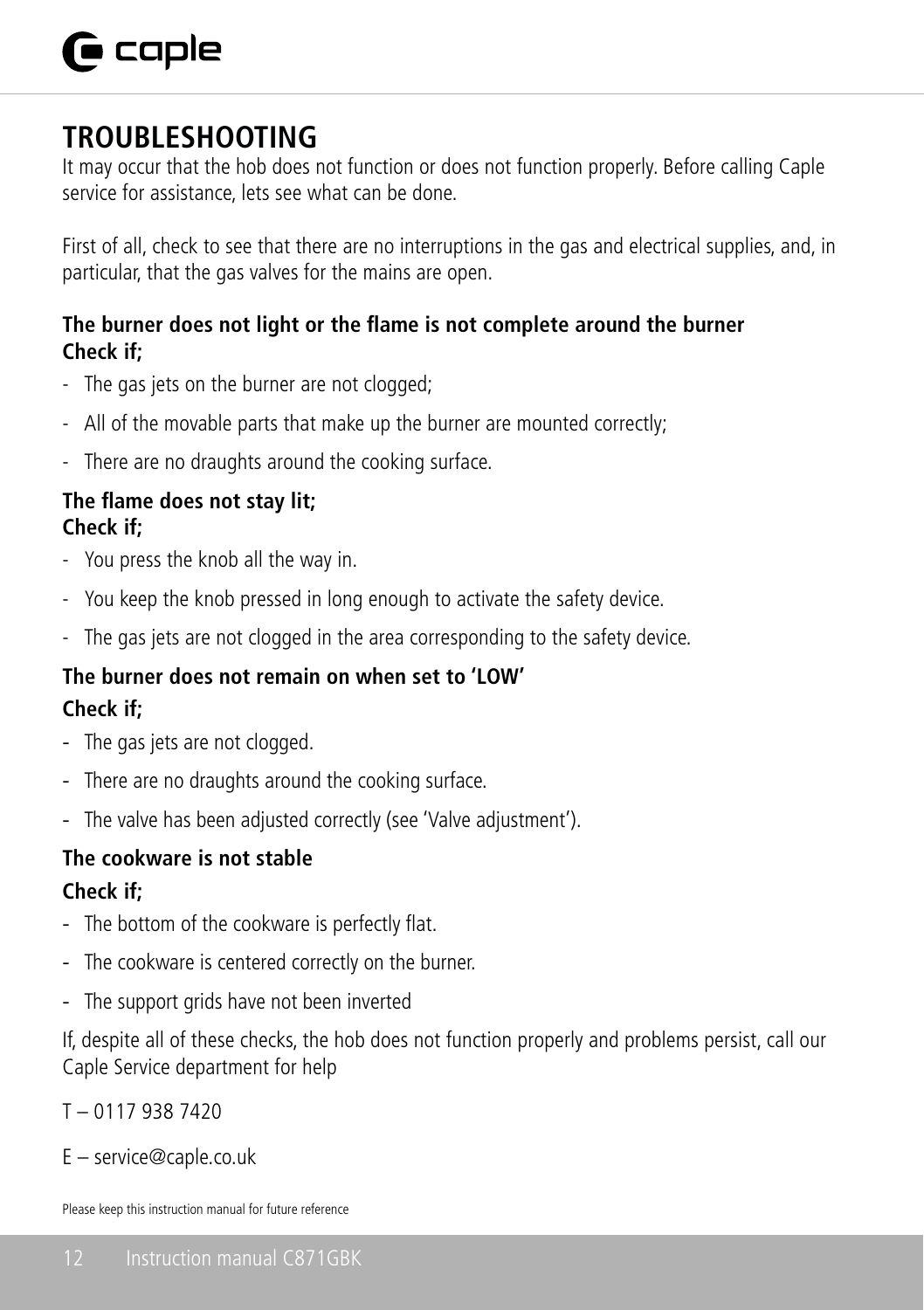### **INSTALLATION INSTRUCTIONS**

Installation should only be attempted by a qualified installer so that the installation and maintenance procedures may be followed in the most professional and expert manner possible.

#### **IMPORTANT:**

Unplug the electrical connection before performing any maintenance or regulation upkeep work

## **POSITIONING FOR GAS HOB**

#### **IMPORTANT:**

This unit may be installed and used only in permanently ventilated rooms according to British standards and gas safe regulations.

- The room must be fitted with a ventilation system which vents smoke and gases from combustion to the outside. This must be done by means of a hood or electric ventilator that turns on automatically each time the hood is operated.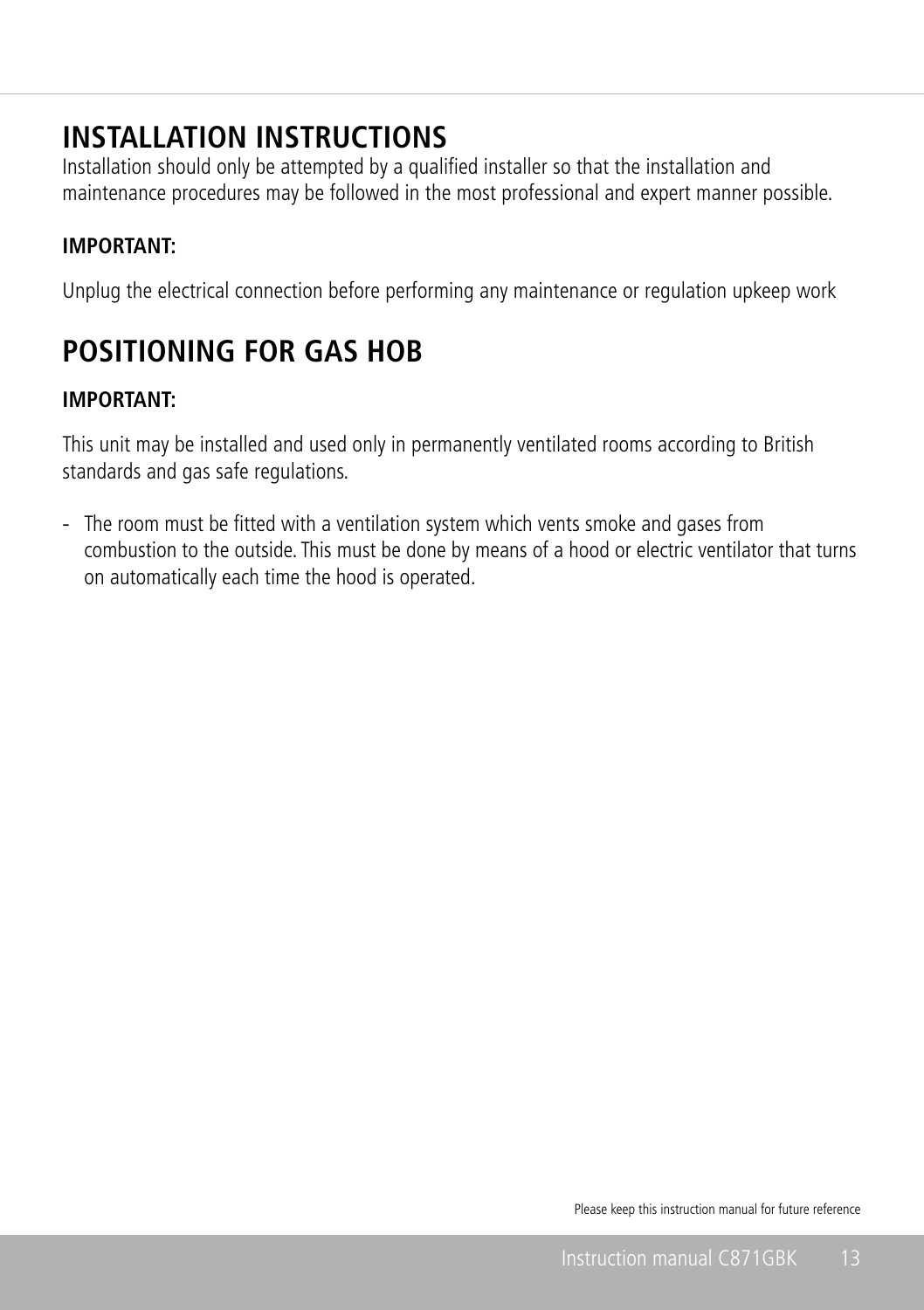- The room must also allow for the influx of the air needed for proper combustion. The flow of air for combustion purposes must, not be less than 2  $m<sup>3</sup>/h$  per kW of installed capacity. The supply of said air can be effected by means of direct influx from the outside through a duct with an inner cross section of at least 100cm² which must not be able to be accidentally blocked.
- Intensive and prolonged use of the appliance may necessitate supplemental ventilation, e.g. opening a Window or increasing the power of the air extraction system.

## **GAS HOB INSTALLATION**

The gas hobs are prepared with protection degree against excessive heating of type X, the appliance can therefore be installed next to cabinets, provided the height does not exceed that of the hob. For a correct installation of the cooking hob the following precautions must be followed:

- The hob may be located in a kitchen, a kitchen/diner or bed sitting room, but not in a bathroom or shower room.
- The furniture standing next to the hob, that is higher than the worktop, must be placed at least 110mm from the edge of the hob.
- The cabinets positioned next to the hood should be at a height of at least 420 mm (Fig. 5).
- You must have a gap of at least 25mm bewteen the underside of the hob and any surface that is directly below it.

#### **Fig. 5 Fig. 6**



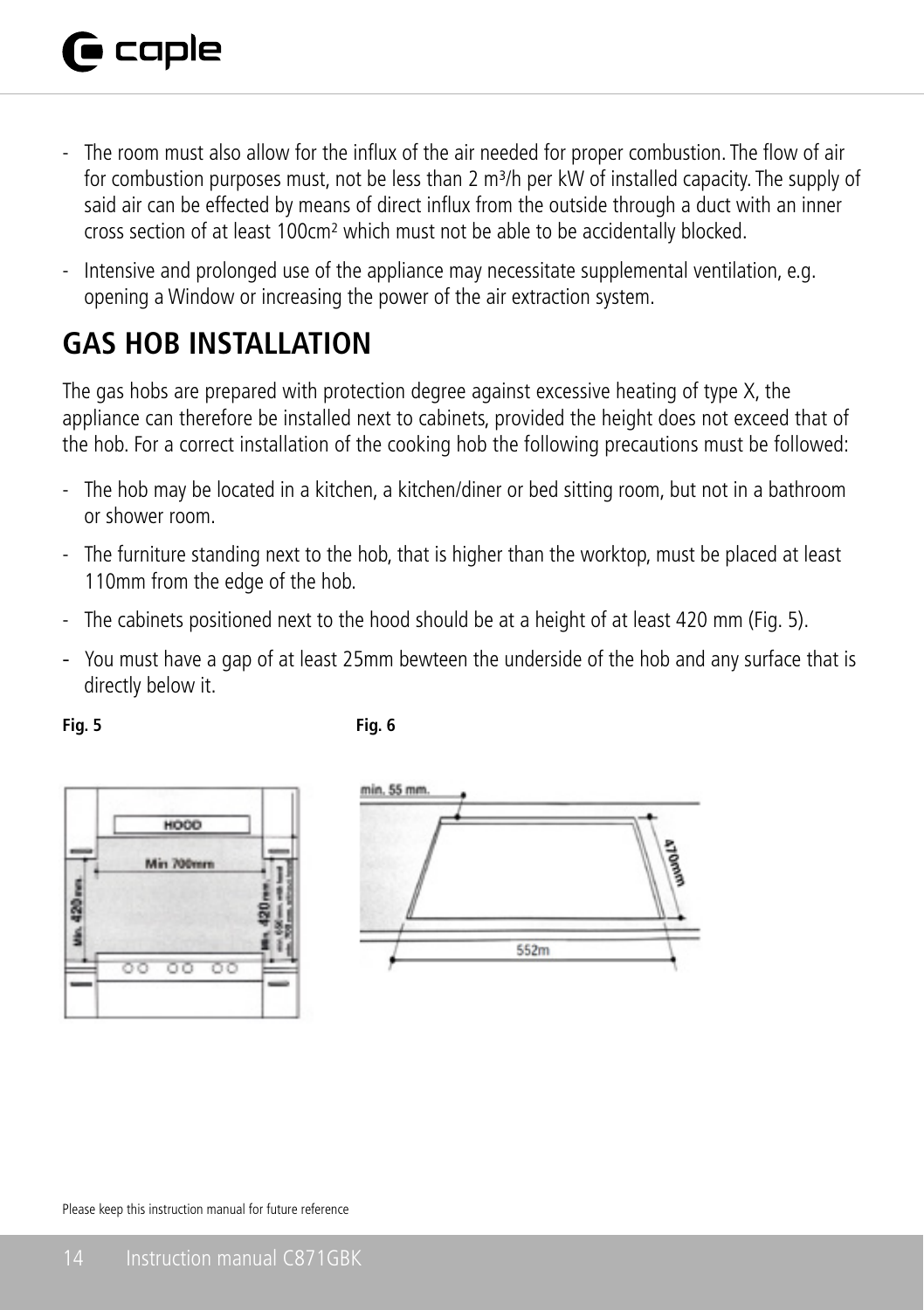- Should the hob be installed directly under a cupboard, the cupboard should be at least 700mm from the worktop, as shown in Fig.5.
- The cut out dimensions for the worktop must be those indicated in Fig.6. Fixing hooks are provided which allow place the hob plate on work tops that measure 20 to 40mm in thickness. To obtain a of the hob plate it is advisable to use all the fixing supplied.



#### **.B:** Use the hook contained in the "accessories set" **NOTE:**

Use the hook contained in the 'accessories set'

In the event the hob is not installed above a built-in oven, a wood panel must be inserted as insulation. This panel must be placed at least 20 mm from the bottom of the hob itself.

When installing above a built-in oven without forced ventilation, ensure that there are air inlets and outlets for ventilating the interior of the cabinet adequately.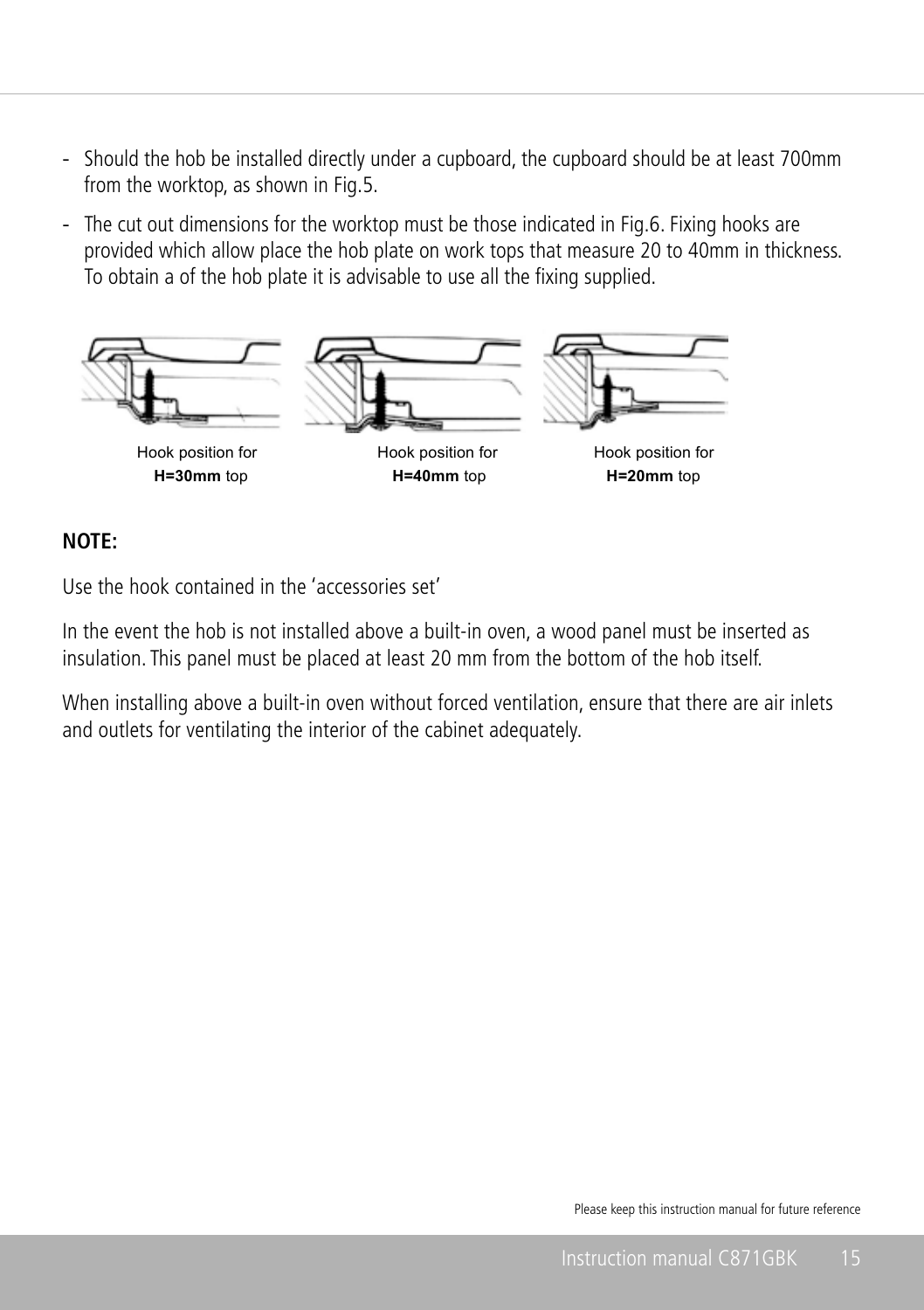## $\mathbf \Theta$  caple



## **GAS CONNECTION**

The hob should be connected to the gas-supply by a Gas safe registered installer. During installation of this product it is essential to fit an approved gas tap to isolate the appliance from the supply for the convenience of any subsequent removal or servicing. Connection of the appliance to the gas mains or liquid gas must be carried out in compliance with current regulations, and only after it is ascertained that it is adaptable to the type of gas to be used. If not, follow the instructions indicated in the paragraph headed "Adaptation to different gas types". In the case of connection to liquid gas, by bottle/tank, use pressure regulators that conform to current regulations in force.

#### **IMPORTANT:**

For safety, for the correct regulation of gas use and long life of the appliance, ensure that the gas pressure conforms to the indications given in table 1 "Burners and injector specifications".

(Copper or steel)

- Connection to the gas source must be done in such a way as to not create any stress points at any part of the appliance.
- The appliance is fitted with a 1/2" gas male 'L' shaped union and a gasket for the attachment to the gas supply.
- Should this union have to be re-positioned, the gasket must be replaced.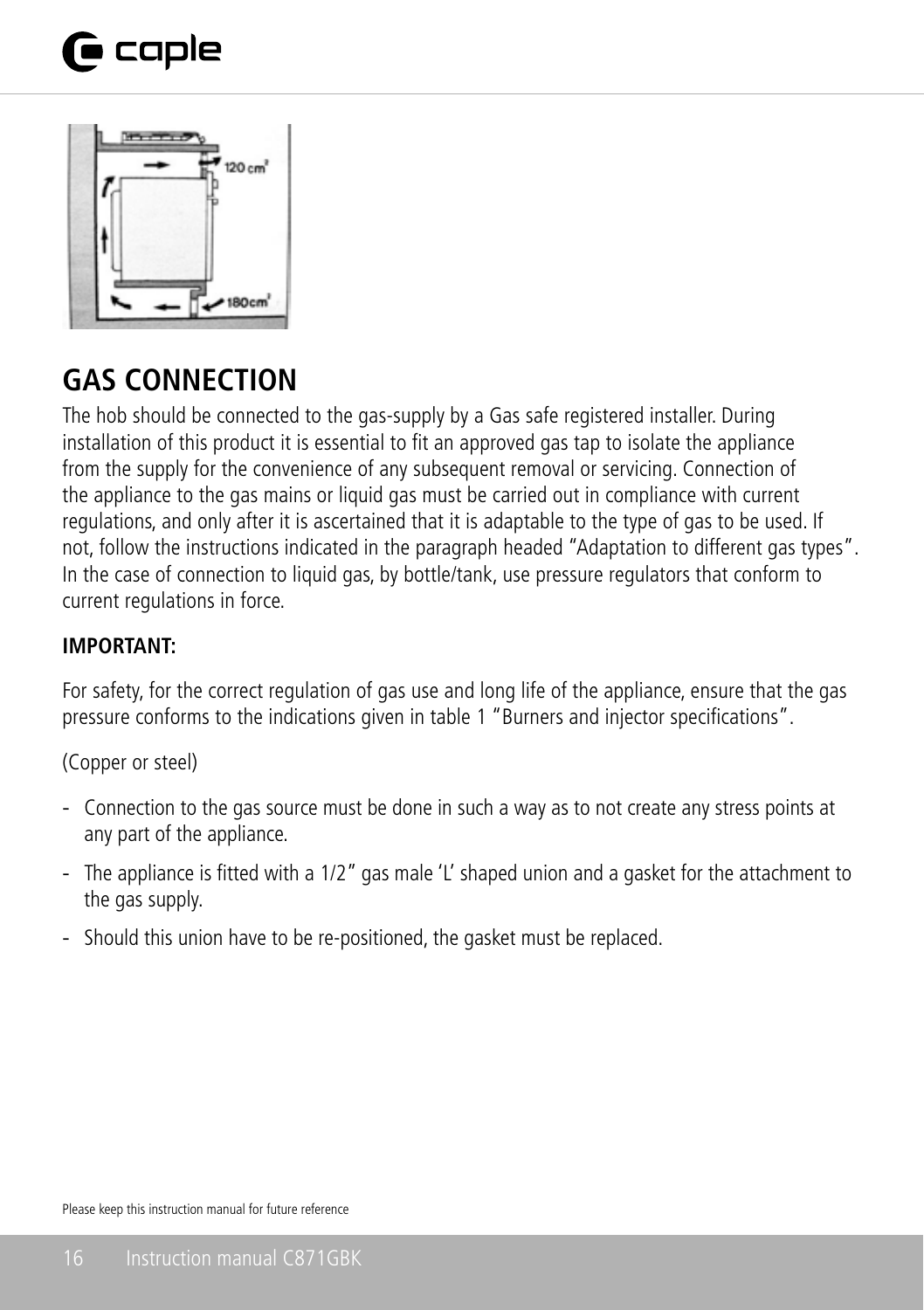#### **CONNECTION TO FLEXIBLE STEEL TUBE**

The gas feed connector to the appliance is a threaded, male 1/2" connector for round gas pipe. Only use pipes and sealing gaskets that conforms to the standards currently in force. The maximum length of the flexible pipes must not exceed 2000 mm. Once the connection has been made, ensure that the flexible metal tube does not touch any moving parts and is not crushed.

#### **CHECK THE INSTALLATION**

Once the appliance has been installed, make sure all the connections are properly sealed, using liquid detector fluid and a 'U' gauge. Never use a flame.

#### **ELECTRICAL CONNECTION**

(The hob is fitted with a standard 13A plug)

Fit the supply cable with a standard plug for the demand rate indicated on the rating plate or connect it directly to the electrical mains. In the latter case, a single pole switch must be placed between the appliance and the mains, with a minimum opening between the contacts of 3 mm in compliance with current safety codes (the earth wire must not be interrupted by the switch). The power supply cable must be positioned so that it does not reach a temperature in excess of 50~C above room temperature at any point.

#### **BEFORE ACTUAL CONNECTION MAKE SURE THAT:**

- The fuse and electrical system can withstand the load required by the appliance;
- That the electrical supply system is equipped with an efficient earth hook-up according to the norms and regulations prescribed by law;
- That the plug or switch are easily accessible.

#### **Important:**

The wires in the mains lead are coloured in accordance with the following code:

| Green & Yellow | Earth          |
|----------------|----------------|
| Blue           | <b>Neutral</b> |
| <b>Brown</b>   | Live           |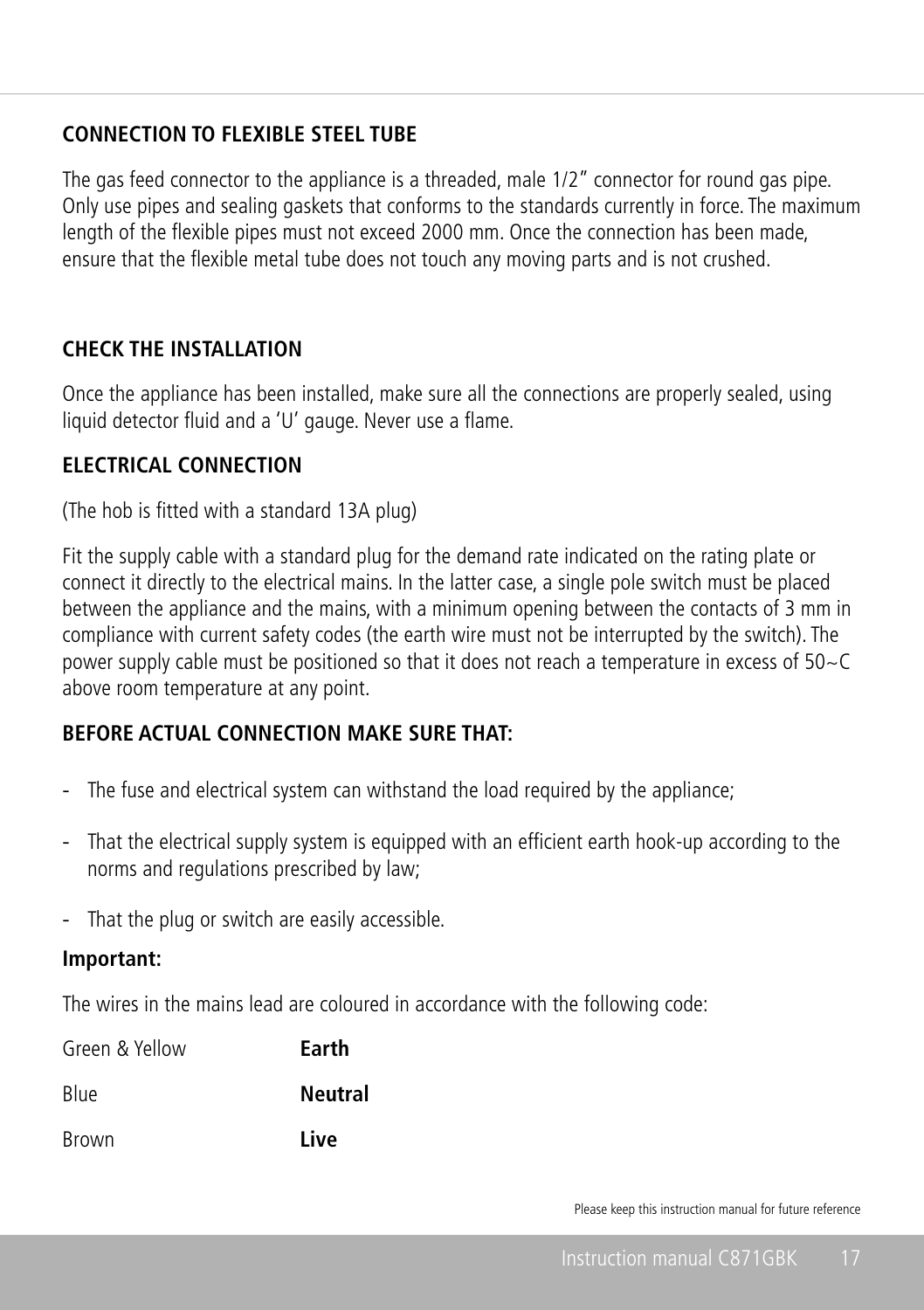As the colours of the wires in the mains lead may not correspond with the coloured markings identifying the terminals in your plug, proceed as follows: Connect the Green & Yellow wire to terminal marked 'E'or  $\leftrightharpoonup$  or coloured Green or Green & Yellow.

Connect the Brown wire to the terminal marked "L" or coloured Red.

Connect the Blue wire to the terminal marked "N" or coloured Black.

## **BURNERS AND INJECTOR SPECIFICATIONS Injector**

|                     |                          | G20                       | G25                    |                           | G25.1                  |                           | G27                    |                           | G2.350                 |                           | G30                           |                           |                           |                           |
|---------------------|--------------------------|---------------------------|------------------------|---------------------------|------------------------|---------------------------|------------------------|---------------------------|------------------------|---------------------------|-------------------------------|---------------------------|---------------------------|---------------------------|
| <b>Burner</b>       | Thermal<br>power<br>(kW) | Injector<br>1/100<br>(mm) | Thermal<br>power<br>kW | Injector<br>1/100<br>(mm) | Thermal<br>power<br>kW | Injector<br>1/100<br>(mm) | Thermal<br>power<br>kW | Injector<br>1/100<br>(mm) | Thermal<br>power<br>kW | Injector<br>1/100<br>(mm) | <b>Thermal</b><br>power<br>kW | Injector<br>1/100<br>(mm) | Injector<br>1/100<br>(mm) | Injector<br>1/100<br>(mm) |
| Auxiliary           | 0.90                     | 69                        | 0.90                   | 69                        | 0.90                   | 69                        | 0.90                   | 75                        | 0.90                   | 96                        | 0.90                          | 50                        | 44                        | 43                        |
| Semi rapid          | 1.88                     | 97                        | 1.88                   | 97                        | 1.88                   | 97                        | 1.88                   | 106                       | 1.88                   | 131                       | 1.88                          | 68                        | 64                        | 60                        |
| Rapid               | 2.40                     | 110                       | 2.40                   | 110                       | 2.40                   | 110                       | 2.40                   | 121                       | 2.40                   | 147                       | 2.40                          | 78                        | 72                        | 68                        |
| <b>Triple Ring</b>  | 3.00                     | 131                       | 3.00                   | 131                       | 3.00                   | 131                       | 3.00                   | 136                       | 3.00                   | 165                       | 3.00                          | 86                        | 82                        | 75                        |
| Supply<br>pressures |                          | 20mbar                    | 25mbar                 |                           | 25mbar                 |                           |                        | 20mbar                    | 13mbar                 |                           |                               | 30<br>mbar                | 36<br>mbar                | 50<br>mbar                |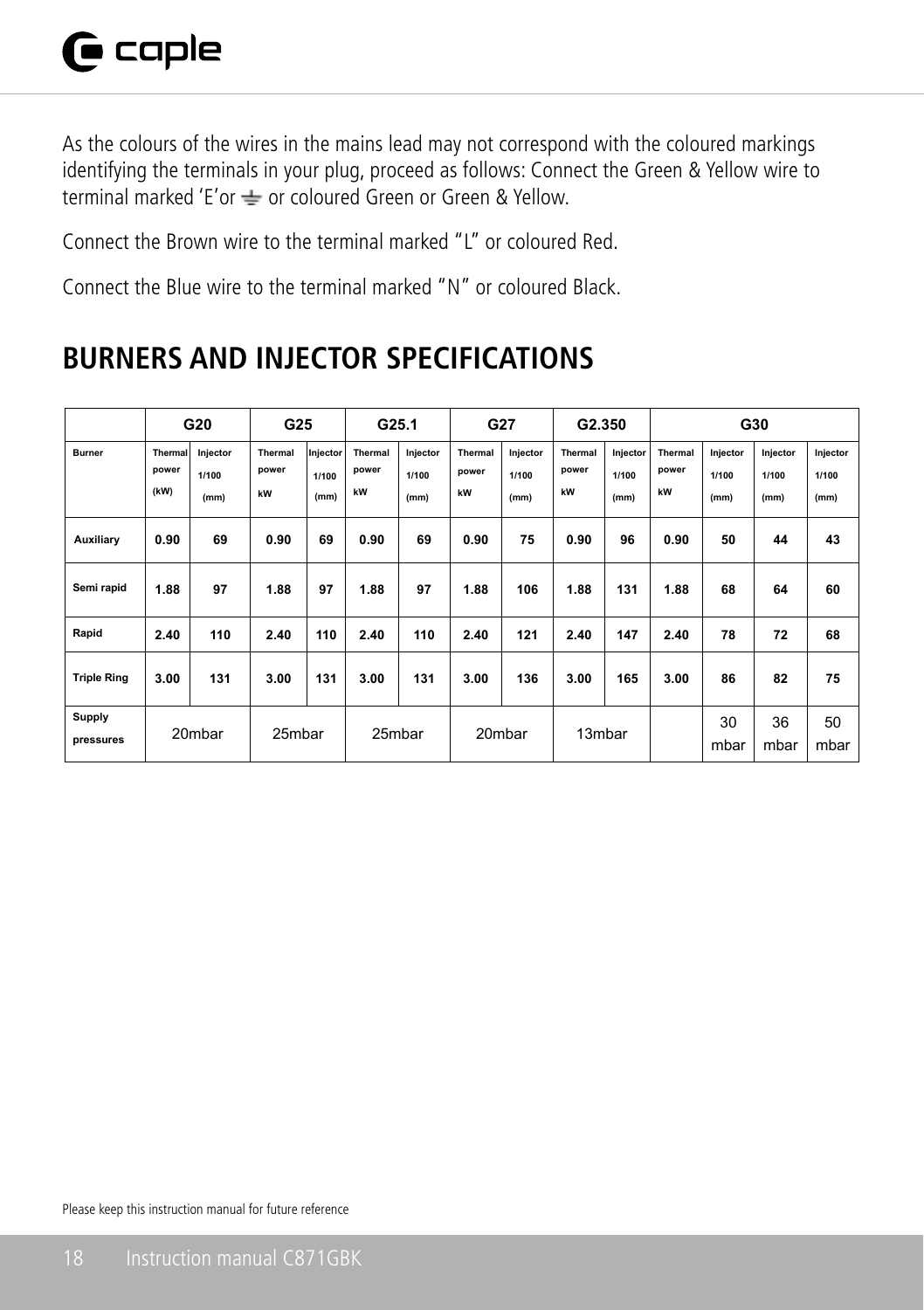### **ADAPTING TO DIFFERENT TYPES OF GAS**

| Burner      | Type of              | Pressure | Nozzle<br>diameter |            | Nominal Charge | Reduced Charge<br>kW<br>kcal/h |      |      |              |
|-------------|----------------------|----------|--------------------|------------|----------------|--------------------------------|------|------|--------------|
|             | Gas                  | mbar     | 1/100mm            | I/h<br>g/h |                |                                |      |      | kW<br>kcal/h |
|             | Natural<br>G20       | 20       | 69                 |            | 85.7           | 0.90                           | 774  | 0.40 | 344          |
|             | Natural<br>G25       | 25       | 69                 |            | 99.7           | 0.90                           | 774  | 0.40 | 344          |
|             | Natural<br>G25.1     | 25       | 69                 |            | 99.6           | 0.90                           | 774  | 0.40 | 344          |
| Auxiliary   | Natural<br>G27       | 20       | 75                 |            | 104.5          | 0.90                           | 774  | 0.40 | 344          |
|             | Natural<br>G2.350    | 13       | 96                 |            | 119            | 0.90                           | 774  | 0.40 | 344          |
|             |                      | 30       | 50                 | 65         |                | 0.90                           | 774  | 0.40 | 344          |
|             | Butane<br>G30        | 37       | 44                 | 65         |                | 0.90                           | 774  | 0.40 | 344          |
|             |                      | 50       | 43                 | 65         |                | 0.90                           | 774  | 0.40 | 344          |
|             | Natural<br>G20       | 20       | 97                 |            | 179            | 1.88                           | 1617 | 0.60 | 516          |
|             | Natural<br>G25       | 25       | 97                 |            | 208.3          | 1.88                           | 1617 | 0.60 | 516          |
|             | Natural<br>G25.1     | 25       | 97                 |            | 208.1          | 1.88                           | 1617 | 0.60 | 516          |
| Semi-rapid  | Natural<br>G27       | 20       | 106                |            | 218.5          | 1.88                           | 1617 | 0.60 | 516          |
|             | Natural<br>G2.350    | 13       | 131                |            | 248.8          | 1.88                           | 1617 | 0.60 | 516          |
|             | <b>Butane</b><br>G30 | 30       | 68                 | 136        |                | 1.88                           | 1617 | 0.60 | 516          |
|             |                      | 37       | 64                 | 136        |                | 1.88                           | 1617 | 0.60 | 516          |
|             |                      | 50       | 60                 | 136        |                | 1.88                           | 1617 | 0.60 | 516          |
|             | Natural<br>G20       | 20       | 110                |            | 228            | 2.4                            | 2064 | 0.90 | 774          |
|             | Natural<br>G25       | 25       | 110                |            | 265.9          | 2.4                            | 2064 | 0.90 | 774          |
|             | Natural<br>G25.1     | 25       | 110                |            | 265.7          | 2.4                            | 2064 | 0.90 | 774          |
| Rapid       | Natural<br>G27       | 20       | 121                |            | 278.8          | 2.4                            | 2064 | 0.90 | 774          |
|             | Natural<br>G2.350    | 13       | 147                |            | 317.6          | 2.4                            | 2064 | 0.90 | 774          |
|             |                      | 30       | 78                 | 174        |                | 2.4                            | 2064 | 0.90 | 774          |
|             | <b>Butane</b><br>G30 | 37       | 72                 | 174        |                | 2.4                            | 2064 | 0.90 | 774          |
|             |                      | 50       | 68                 | 174        |                | 2.4                            | 2064 | 0.90 | 774          |
|             | Natural<br>G25.1     | 25       | 124                |            | 293.4          | 2.65                           | 2287 | 1.50 | 1290         |
| Triple-ring | Natural<br>G27       | 20       | 132                |            | 307.8          | 2.65                           | 2287 | 1.50 | 1290         |
|             | Natural<br>G2.350    | 13       | 158                |            | 350.6          | 2.65                           | 2287 | 1.50 | 1290         |
|             | <b>Butane</b><br>G30 | 30       | 84                 | 192.5      |                | 2.65                           | 2287 | 1.50 | 1290         |
|             | Natural<br>G2.350    | 37       | 78                 | 192.5      |                | 2.65                           | 2287 | 1.50 | 1290         |
|             | <b>Butane</b><br>G30 | 50       | 70                 | 192.5      |                | 2.65                           | 2287 | 1.50 | 1290         |
|             | Natural<br>G20       | 20       | 131                |            | 285.3          | 3.0                            | 2287 | 1.50 | 1290         |
|             | Natural<br>G25       | 25       | 131                |            | 285.3          | 3.0                            | 2287 | 1.50 | 1290         |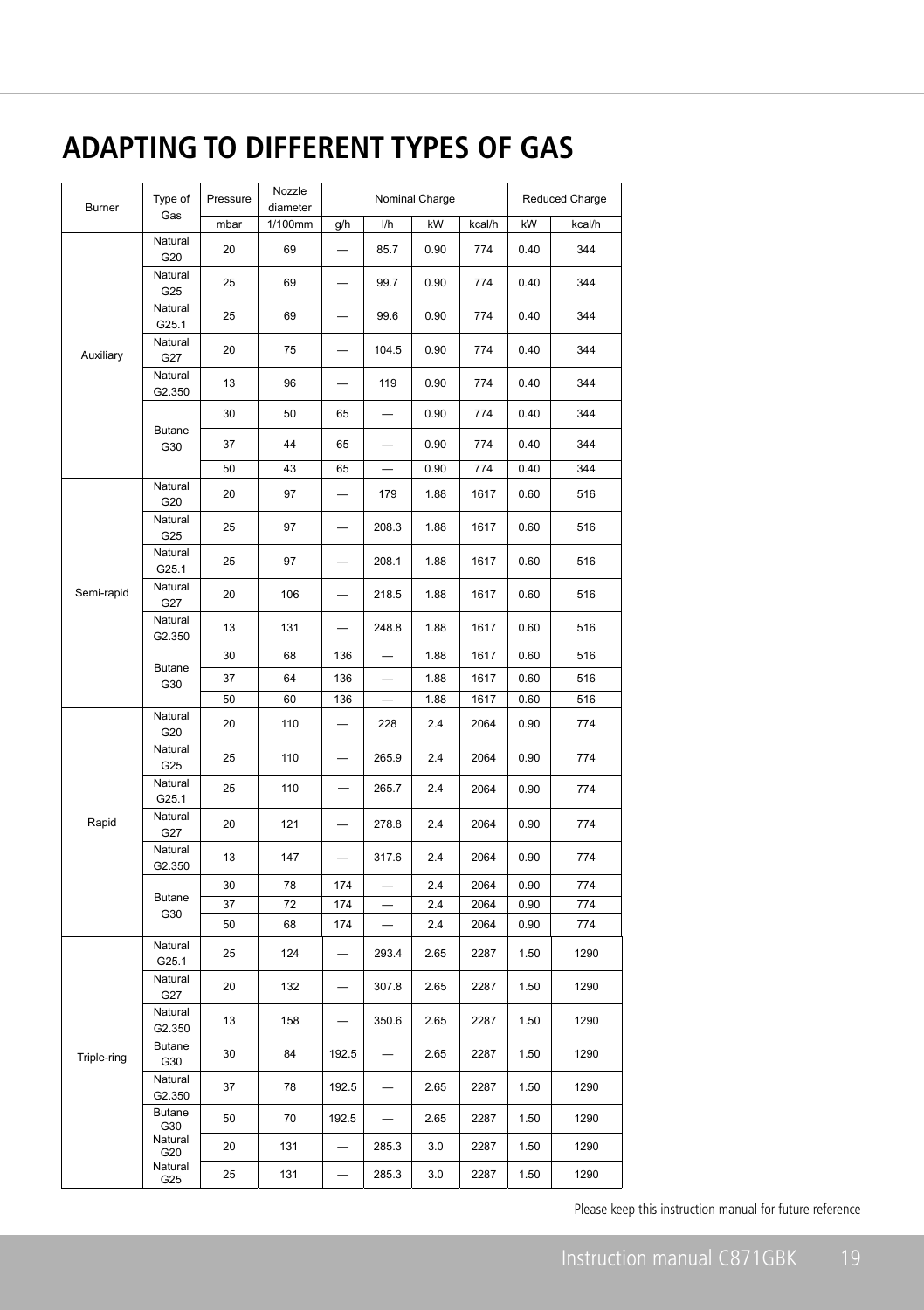### **REPLACEMENT OF BURNER INJECTOR**

- Loosen the injector with a dedicated wrench (7). Fit the new injector, suitable for the required gas type (see table above for reference)
- After you have converted the cooktop to another gas type, make sure you have placed a label containing that information on the appliance.
- Adjustment of the reduced valve flow



| <b>Burners</b>         | <b>Flame</b> | <b>Converting the</b>     | <b>Converting the</b>     |
|------------------------|--------------|---------------------------|---------------------------|
|                        |              | cooktop from LPG          | Cooktop from natural      |
|                        |              | to natural gas            | Gas to LPG                |
|                        | Full flame   | Replace the burner        | Replace the burner        |
|                        |              | Injector according        | injector according        |
|                        |              | To the quidelines in      | to the quidelines in      |
|                        |              | table 1                   | table 1                   |
| <b>Regular burners</b> | Saving flame | Loosen the adjustment     | Loosen the adjustment     |
|                        |              | Spindle (see fig.7 below) | Spindle (see fig.7 below) |
|                        |              | And adjust the flame      | And adjust the flame      |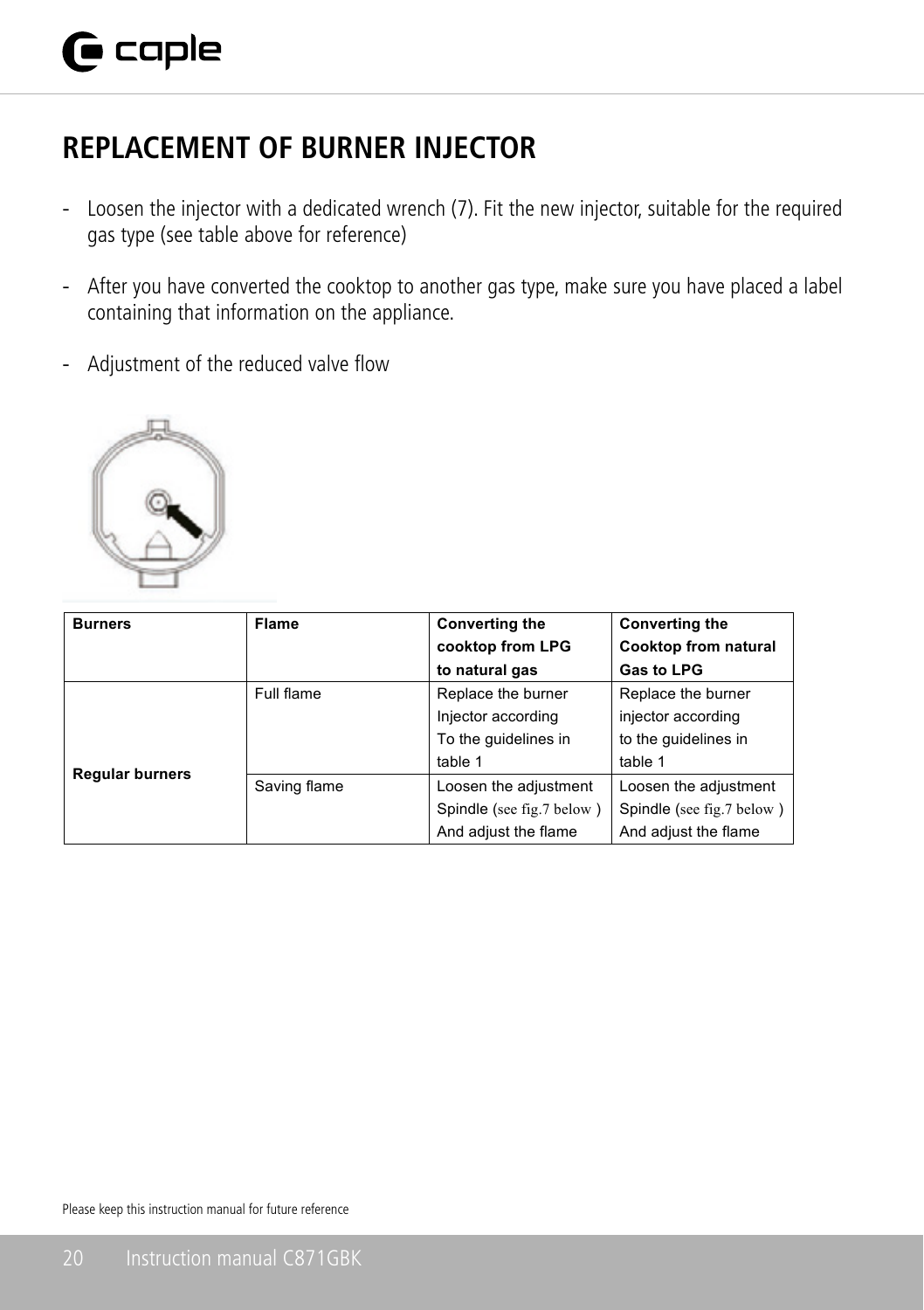### **VALVE ADJUSTMENT**

Valve adjustment should be done with the control knob set at Burner ON saving flame position.

Remove the knob, and adjust the flame with a small screwdriver (see fig.7 below).

Checking the adjusted flame: heat the burner at full open position for 10 minutes. Then turn the knob into the minimum setting. The flame should not extinguish nor move to the injector. If it goes off or moves over to the injector, readjust the valves.

**Fig.7**



#### **NOTE.**

It is up to the user to request converting the appliance to another gas type if so required by the local conditions at a licensed gas fitter/ service.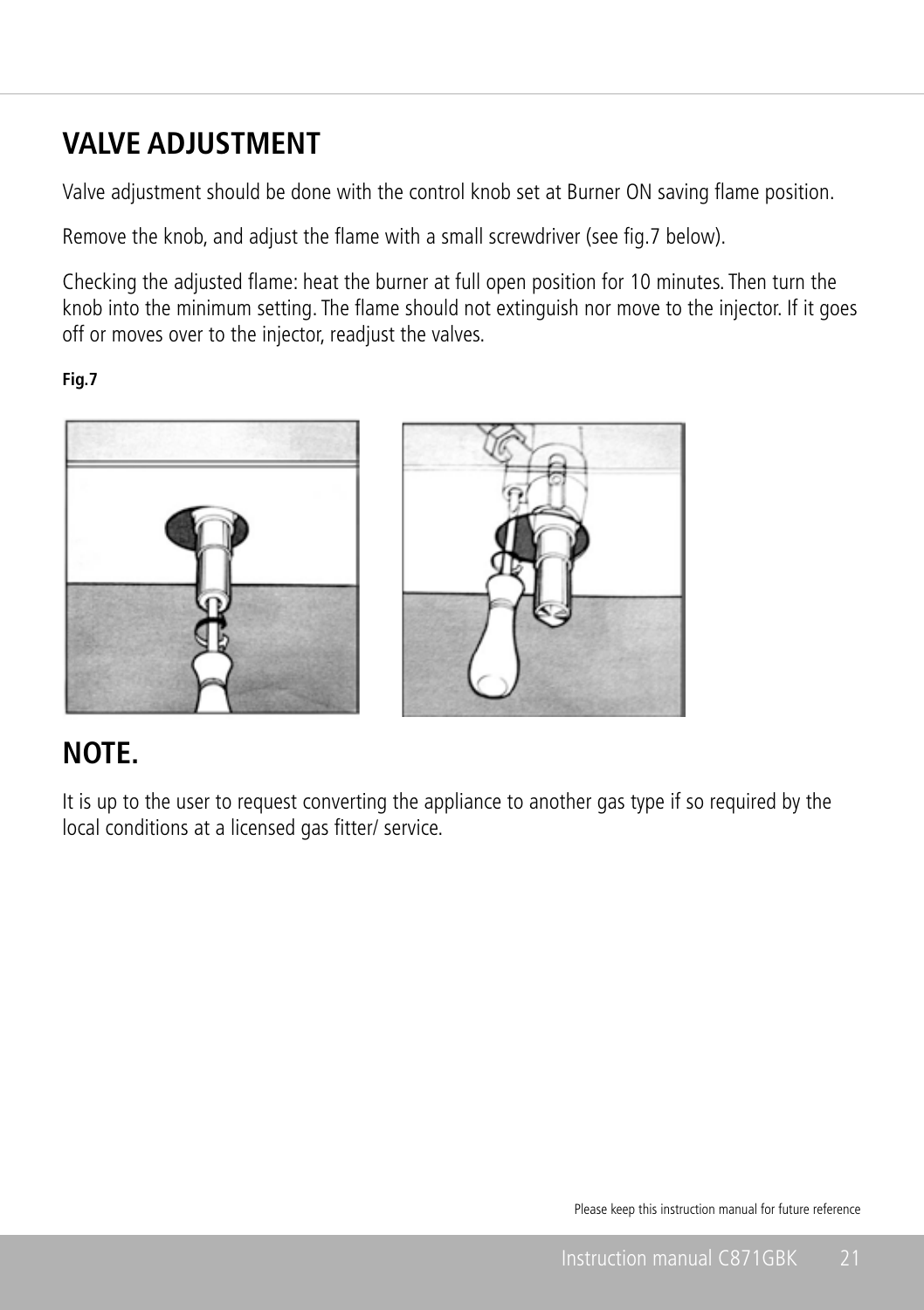## **FLAME SELECTION**

Once the burners are adjusted correctly, the flames should be light blue, and the inner cone should be clearly visible. The size of flame depends on the position of the related burner control knob.





See fig.8 for various operating options (flame size selection); the burner should be set at a large flame during the initial phase of cooking to bring the food to boiling, and then the knob should be turned to the saving flame position to maintain the cooking. It is also possible to adjust the flame size in smaller adjustments.

### · **IMPORTANT**

It is prohibited to adjust the flame in the range between the Burner OFF and Burner ON large flame positions.

Significant quantities of energy can be saved if the appliance is used correctly, parameters set correctly, and appropriate cookware is used. The savings can be as follows

- Up to 60 per cent savings when proper pots are used,
- Up to 60 per cent savings when the unit is operated correctly and the suitable flame size is chosen.
- Significant energy savings when lids are used on pans

It is a prerequisite for efficient and energy-saving operation of the hob that the burners are kept clean at all times (in particular the flame slots and injectors).